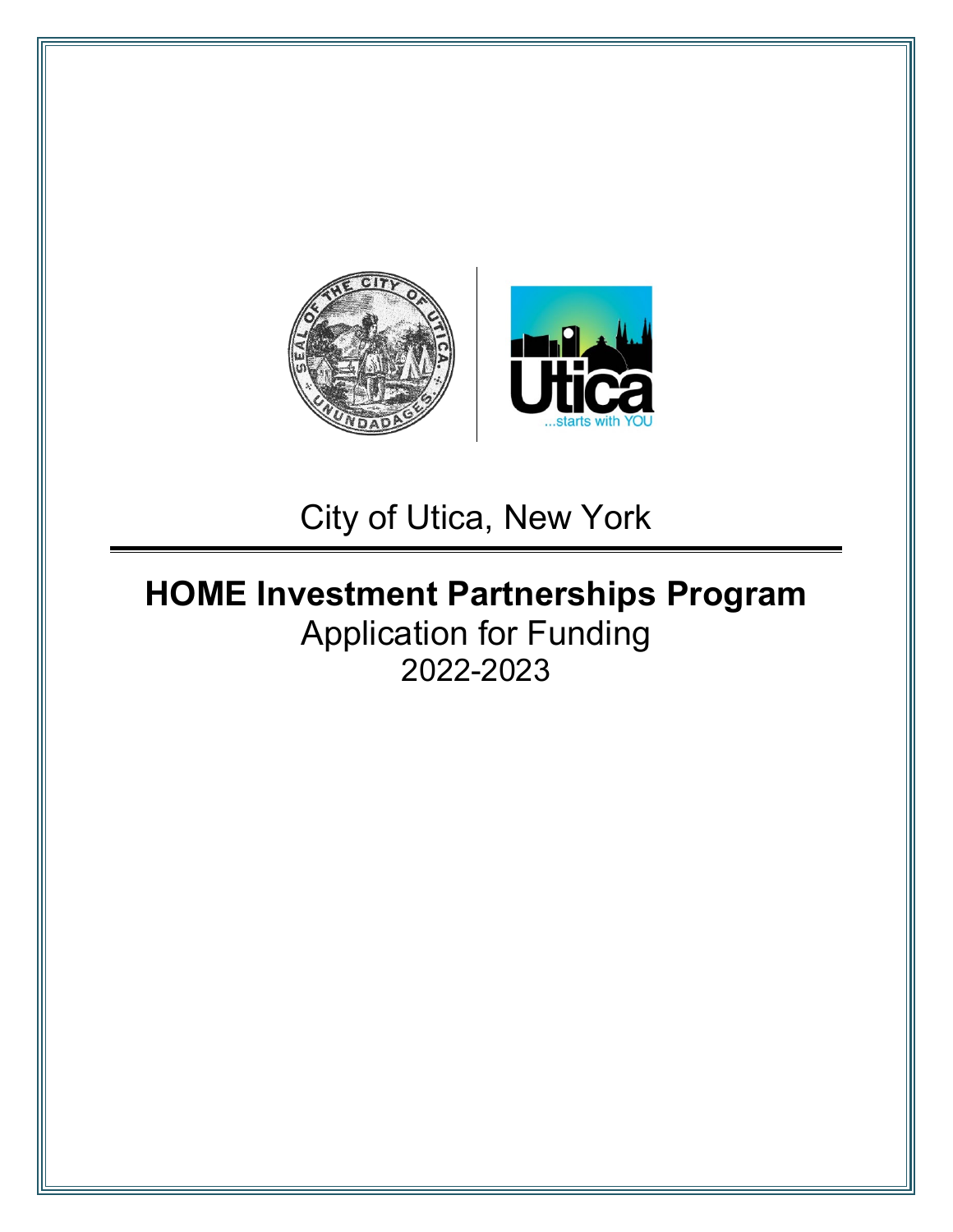## General Information

All applicants must submit one (1) original hardcopy and one (1) electronic copy in **PDF** format of the cover sheet, narrative, budget forms, and all required and support documents. Electronic copies can be emailed to  $mpeak$  ( $Q$ cityofutica.com or submitted on a thumb drive.

Proposals must be submitted to the following address:

City of Utica, New York Department of Urban & Economic Development Attn: Mr. Michael Peek, Housing Development Specialist Utica City Hall 1 Kennedy Plaza Utica, New York 13502

Priority will be given to those applications received on or before any deadline date, if applicable. Any applications for funding will be reviewed and considered based on availability of funds, need for the program, and any other relevant facts or conditions.

Information and documents submitted pursuant to this application process are deemed to be public records and will be disclosed accordingly. However, while financial and credit information may be confidential, the City will process requests for this information pursuant to the provisions of the Freedom of Information Act. Additionally, if there are documents or information that you feel should not be released because of trade secret issues, please provide written explanation and identify the document or information in question.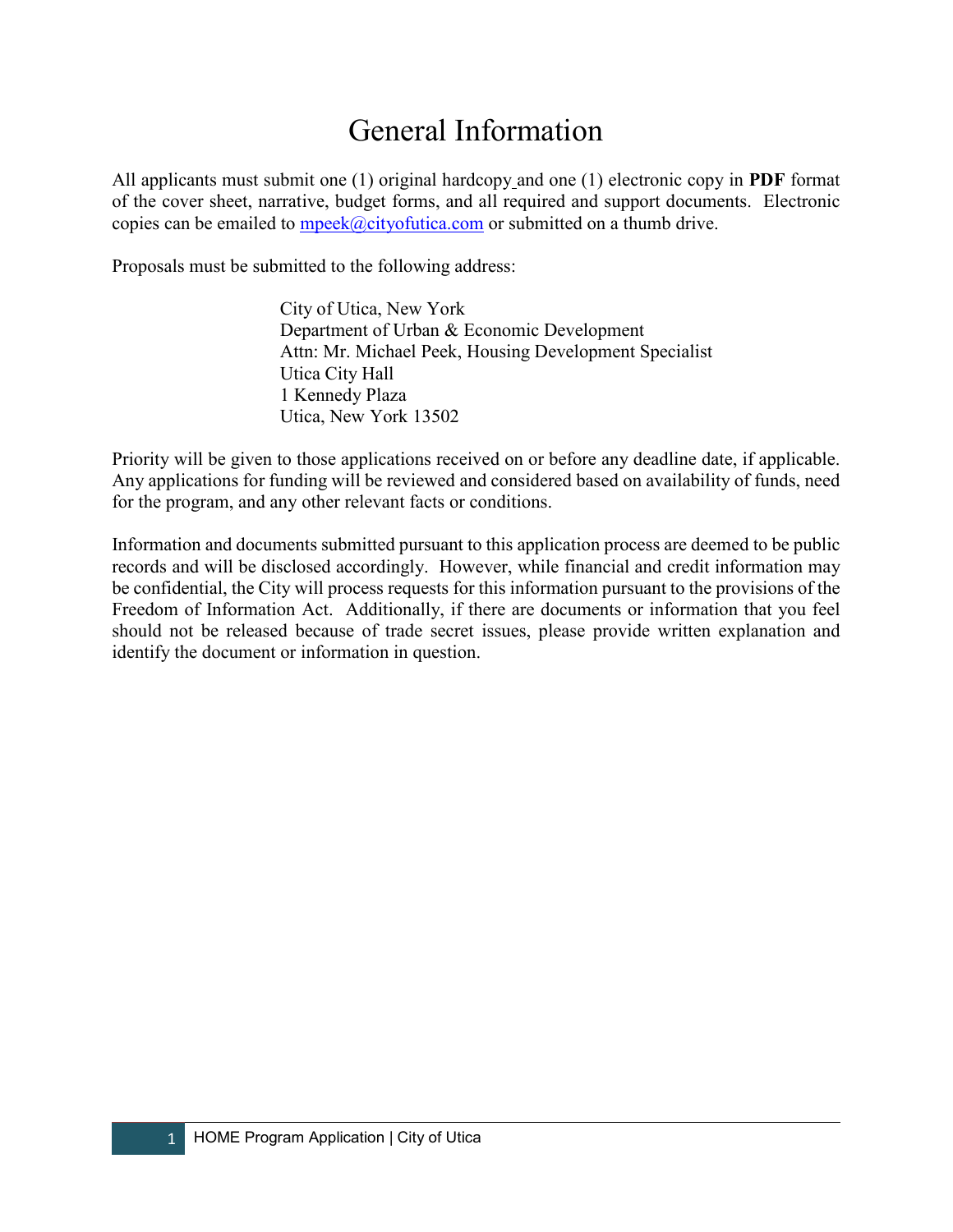## **HOME PROGRAM APPLICATION COVER SHEET Background Information**

| Submitted by (Entity/Organization):                                                                                                                                                                                                                                                                                                             |                                                                                                                                                                                                                                              |  |                          |  |  |
|-------------------------------------------------------------------------------------------------------------------------------------------------------------------------------------------------------------------------------------------------------------------------------------------------------------------------------------------------|----------------------------------------------------------------------------------------------------------------------------------------------------------------------------------------------------------------------------------------------|--|--------------------------|--|--|
|                                                                                                                                                                                                                                                                                                                                                 |                                                                                                                                                                                                                                              |  |                          |  |  |
| Title:                                                                                                                                                                                                                                                                                                                                          |                                                                                                                                                                                                                                              |  |                          |  |  |
| Contact Person: **                                                                                                                                                                                                                                                                                                                              |                                                                                                                                                                                                                                              |  |                          |  |  |
| Address:                                                                                                                                                                                                                                                                                                                                        | <u> 1989 - Johann John Stein, markin fan it fjort fan it fjort fan it fjort fan it fjort fan it fjort fan it fjort f</u>                                                                                                                     |  |                          |  |  |
|                                                                                                                                                                                                                                                                                                                                                 | (Area Code) Telephone: ______________________(Area Code) Fax: ___________________                                                                                                                                                            |  |                          |  |  |
|                                                                                                                                                                                                                                                                                                                                                 |                                                                                                                                                                                                                                              |  |                          |  |  |
|                                                                                                                                                                                                                                                                                                                                                 |                                                                                                                                                                                                                                              |  |                          |  |  |
| Project Title:                                                                                                                                                                                                                                                                                                                                  |                                                                                                                                                                                                                                              |  |                          |  |  |
| Type of Project/Number of HOME Beneficiaries/Service Area: (Check only one type of activity)<br>Type of activity:                                                                                                                                                                                                                               | <b>Number of beneficiaries:</b> HOME costs per beneficiary:                                                                                                                                                                                  |  |                          |  |  |
| Homebuyer Assistance                                                                                                                                                                                                                                                                                                                            |                                                                                                                                                                                                                                              |  |                          |  |  |
| New Construction Single Family                                                                                                                                                                                                                                                                                                                  |                                                                                                                                                                                                                                              |  |                          |  |  |
| New Construction Multi Family                                                                                                                                                                                                                                                                                                                   | Households Assisted:<br>Households Assisted:<br>Households Assisted:<br>Households Assisted:<br>Households Assisted:<br>Households Assisted:<br>Thouseholds Assisted:<br>Thousehold a Secretary of the Secretary of the Secretary of the Sec |  |                          |  |  |
| Rehabilitation Single Family                                                                                                                                                                                                                                                                                                                    |                                                                                                                                                                                                                                              |  |                          |  |  |
| Rehabilitation Multi Family                                                                                                                                                                                                                                                                                                                     | Households Assisted:                                                                                                                                                                                                                         |  | $\frac{1}{2}$ /household |  |  |
| Checklist of Required Documents (Please check all items submitted. See page 12 for more information.)<br>1. Signed and completed application cover sheet.<br>2. Project or Proposal Description/Narrative (See page 3 for requirements).<br>3. Completed and signed computer-generated budget forms (See budget page handout).<br>budget forms. | 4. One Original hardcopy and one electronic copy of cover sheet, proposal narrative, and                                                                                                                                                     |  |                          |  |  |
|                                                                                                                                                                                                                                                                                                                                                 | 5. Articles of Incorporation and Bylaws (must be signed and dated).                                                                                                                                                                          |  |                          |  |  |
|                                                                                                                                                                                                                                                                                                                                                 | 6. State and Federal (IRS) Tax Exemption Determination Letters (non-profits only).                                                                                                                                                           |  |                          |  |  |
|                                                                                                                                                                                                                                                                                                                                                 | 7. List of Board of Directors (Names, Addresses, Employers, Occupations).                                                                                                                                                                    |  |                          |  |  |
| 8. Board of Director's authorization to request funds.                                                                                                                                                                                                                                                                                          |                                                                                                                                                                                                                                              |  |                          |  |  |
|                                                                                                                                                                                                                                                                                                                                                 | 9. Board of Director's designation of authorized official and contact person.                                                                                                                                                                |  |                          |  |  |
| 10. Organization Chart.                                                                                                                                                                                                                                                                                                                         |                                                                                                                                                                                                                                              |  |                          |  |  |
|                                                                                                                                                                                                                                                                                                                                                 | 11. Job Description and Resume of Chief Program Administrator.                                                                                                                                                                               |  |                          |  |  |
|                                                                                                                                                                                                                                                                                                                                                 | 12. Job Description and Resume of Chief Fiscal Officer.                                                                                                                                                                                      |  |                          |  |  |
| 13. Most Recent Financial Statements and Audit.                                                                                                                                                                                                                                                                                                 |                                                                                                                                                                                                                                              |  |                          |  |  |
|                                                                                                                                                                                                                                                                                                                                                 | 14. Completed and signed Conflict of Interest Disclosure Form. (See pages 16-18).                                                                                                                                                            |  |                          |  |  |
|                                                                                                                                                                                                                                                                                                                                                 | 15. Letters of Commitment for all matching funds (Letters should be current; i.e., dated within                                                                                                                                              |  |                          |  |  |
| thirty (30) days of an application's submission for funds).                                                                                                                                                                                                                                                                                     |                                                                                                                                                                                                                                              |  |                          |  |  |
|                                                                                                                                                                                                                                                                                                                                                 | 16. Job Descriptions for all positions to be funded with HOME Program funds.                                                                                                                                                                 |  |                          |  |  |
|                                                                                                                                                                                                                                                                                                                                                 | 17. Completed CHDO Checklist (if applying for CHDO set-aside)                                                                                                                                                                                |  |                          |  |  |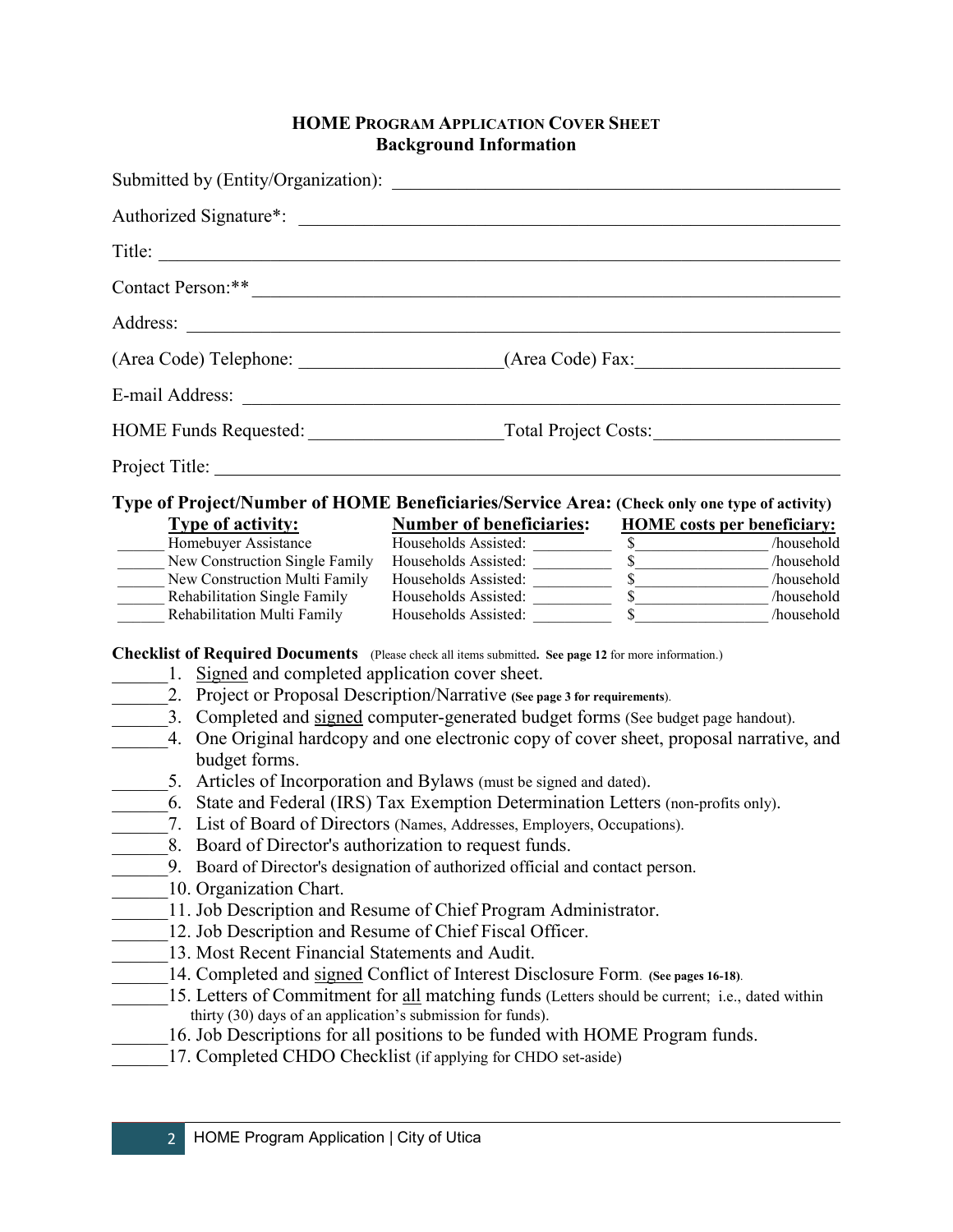## **Required Information for Narrative**

## **I. Project Description (Narrative)**

#### **A. Project Summary (minimum one (1) page maximum three (3) pages)**

Briefly describe the proposed project. The project summary should provide a general overview of the project, responsibilities of participants, phases of project, and financing. **The summary narrative must answer the following questions:**

- **1. How many low-income persons are going to benefit from this activity?**
- **2. What is the amount of HOME Program funds requested?**
- **3. What is the project?** (Homebuyer assistance, new construction, rehabilitation)
- **4. Where is the project located?** (address, streets, city, 2000 Census Tract Block Group)
- **5. What steps or phases are necessary to complete this activity**? (engineering/design, bidding, contract award, construction; Is project part of CIP plan or multi-phase project? Please explain.)
- **6. Why are HOME funds needed for this activity?**
- **7. Please provide the details of the twenty-five (25) percent match.**

#### **B. Documentation of Eligibility and Compliance (minimum one-half (1/2) page, maximum two (2) pages)**

Describe in detail how and why the project is eligible for HOME Program funding. Please state the number of low-income persons to be assisted and the per person or per unit costs of services. HUD requires that records and documentation be maintained and reported regarding persons provided assistance and the condition of housing throughout the contract and affordability periods including data showing the size and annual income of the family of each person receiving the benefit and other demographic information. Please state how your organization will comply with these requirements in a timely manner, if it is funded. Please identify the staff assigned these responsibilities. **(See HOME Proposal guidelines pages 19-40 for more information.)**

Project means a site or sites together with any building (including manufactured housing unit) or buildings located on the site(s) under common ownership, management and financing, to be assisted with HOME funds as a single undertaking. The "project" includes all of the activities associated with the site and building.

## **The Applicant/Beneficiary**

Each project or program assisted through the HOME Program must use 100 percent of its HOME funds to assist families with incomes below eighty (80) percent of the area median income. For rental housing more restrictive income eligibility provisions apply. Ninety (90) percent of the occupants of HOME-assisted rental units must have incomes that are sixty (60) percent of less of the area median. Twenty (20) percent of the units in each rental housing project containing five (5) or more units must be occupied by tenant families with incomes at or below fifty (50) percent of median income.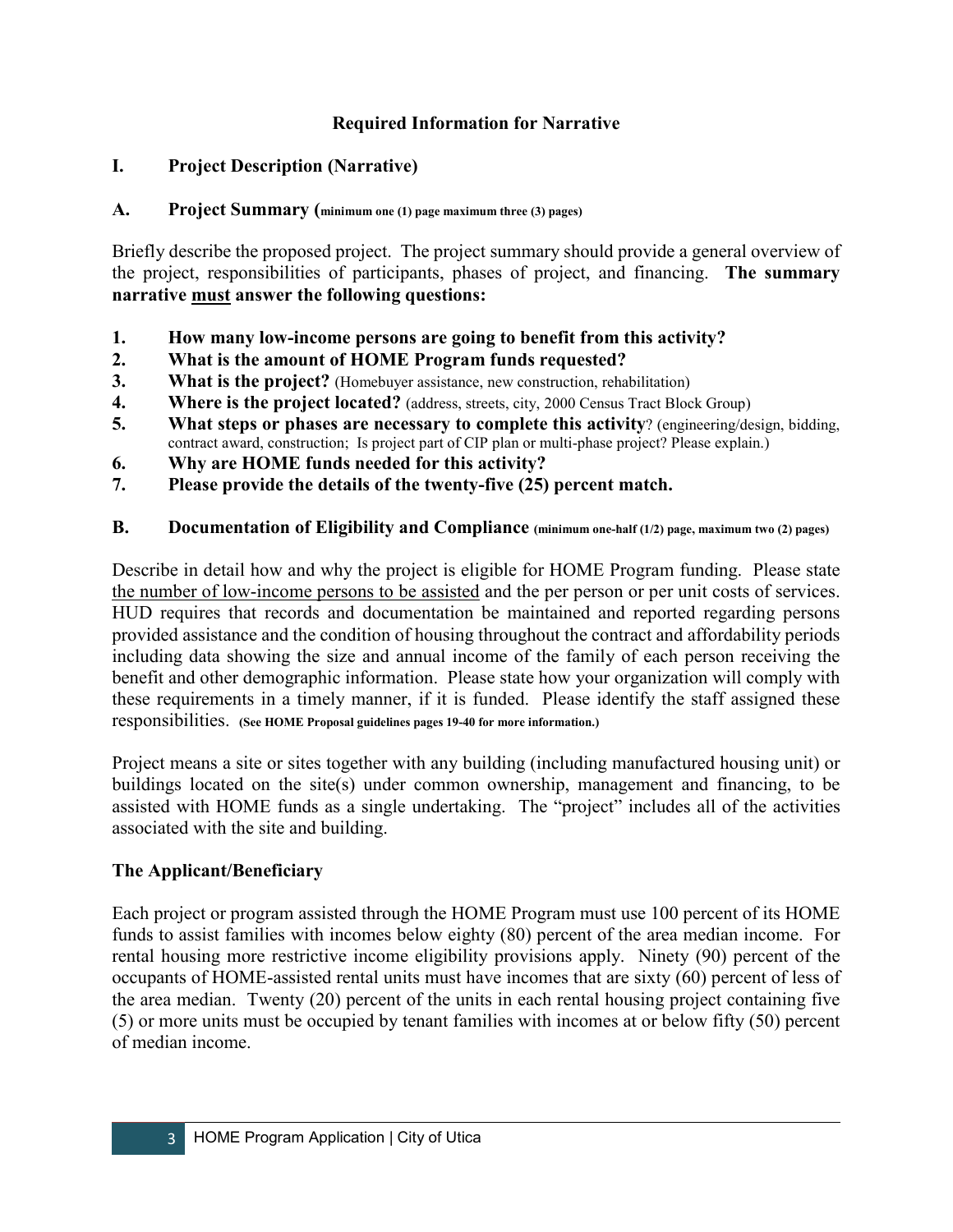Applicant Income Eligibility: Income eligibility: Beneficiaries of HOME funds—homebuyers, homeowners, or tenants—must be low-income or very-low-income. Their income eligibility is determined based on their annual income (80% of MFI).

Annual income: Annual income is the gross amount of income anticipated by all adults in a family during the twelve (12) months following the effective date of the determination.

Income Verifications: Initial Verification: To determine if program applicants are incomeeligible, income must be verified using source documentation. Once the initial income verification is completed, it is not required to re-examine the applicant's income unless six months has elapsed before assistance is provided.

Annual Re-examinations: For rental programs, annual re-certifications of income are required.

Long-Term Affordability: To ensure that HOME investments yield affordable housing over the long term, HOME imposes rent and occupancy requirements over the length of an affordability period.

Affordability Periods: For homebuyer and rental projects, the length of the affordability period depends on the amount of the HOME investment in the property and the nature of the activity funded. The HOME Investment per unit and the length of the affordability period are listed below.

HOME Investment per Unit Length of Affordability Period Less than  $$15,000$  5 years 5  $$15,000 - $40,000$  10 years more than \$40,000 15 years new construction of rental housing 20 years refinancing of rental housing 15 years

Occupancy: Throughout the affordability period, the HOME-assisted housing must be occupied by income-eligible households.

Rental housing: When units become vacant during the affordability period, subsequent tenants must be income-eligible and must be charged the applicable HOME rent.

Homebuyer assistance: If a home purchased with HOME assistance is sold during the affordability period, resale or recapture provisions apply to ensure the continued provision of affordable homeownership.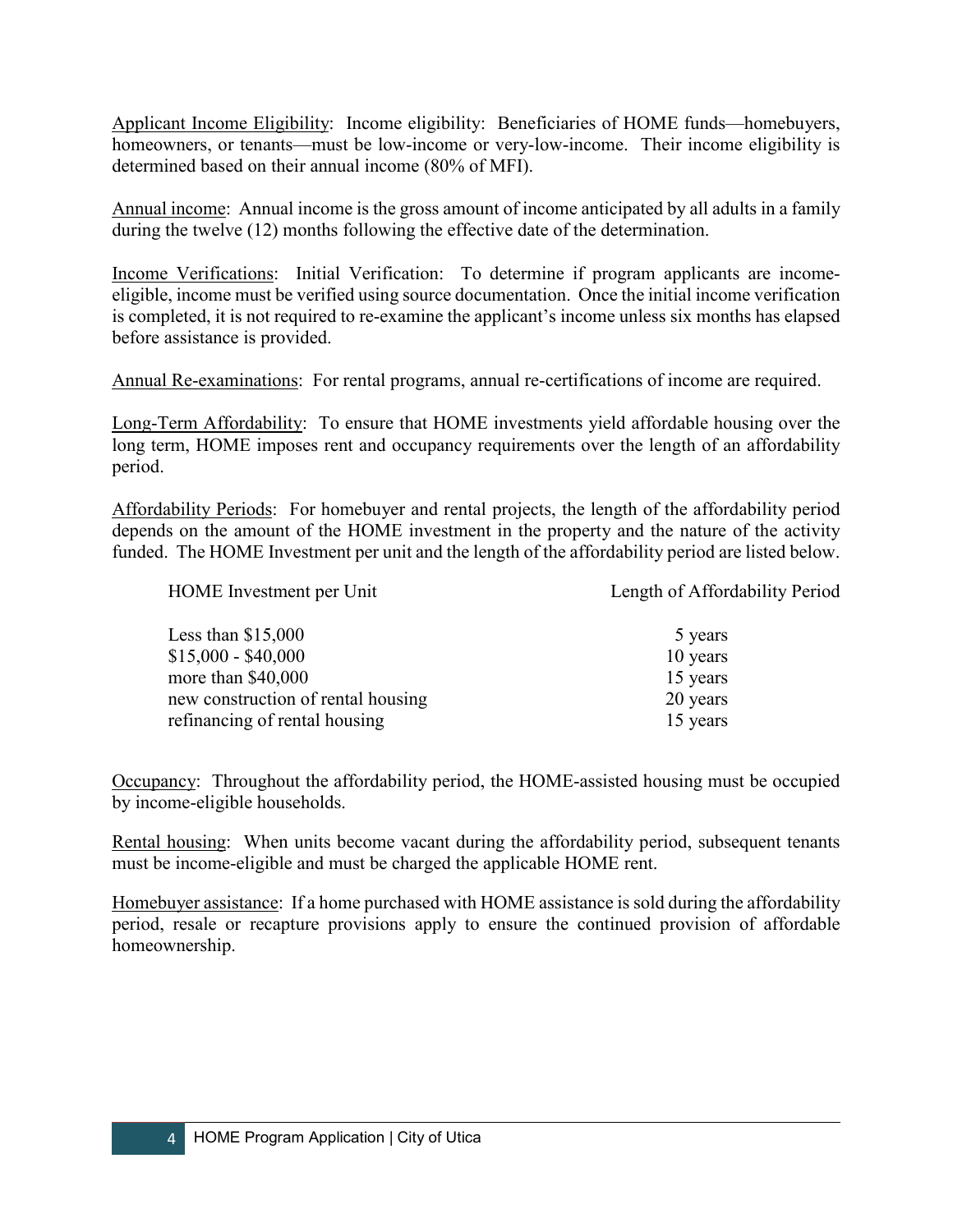**The Property:** Property must be located within the City of Utica's service area. Property must meet HUD environmental review criteria.

Maximum Subsidy: The Section 234 limits represent the maximum per unit subsidy that a PJ may invest in affordable housing on a per-unit basis as defined at 24 CFR 92.250. These limits are effective as of **September 9, 2021:**

**0 Bedroom 1 Bedroom 2 Bedroom 3 Bedroom 4+ Bedroom City of Utica \$153,314 \$175,752 \$213,718 \$276,482 \$303,490**

Property Types: Depending on the nature of the program activity, HOME rules specify the types of property that are eligible for funding.

Property Value: For owner-occupied and homebuyer properties, HOME limits the value of purchase price of the property. In short, the price or, in the case of rehabilitated properties, the value may not exceed 95 percent of the area median purchase price.

The 203(b) Mortgage Limits represent the maximum mortgage amount that can be insured under a FHA insured loan. These limits are effective as of **January 1, 2022:**

| <b>Utica-Rome MSA</b> | one family |           | two family three-family four-family |           |
|-----------------------|------------|-----------|-------------------------------------|-----------|
| <b>Oneida County</b>  | \$420,680  | \$538,650 | \$651,050                           | \$809,150 |

Property Standards: HOME-funded properties must meet certain minimum property standards.

State and local standards: State and local codes and ordinances apply to any HOME-funded project regardless of whether the project involves acquisition, rehabilitation, or new construction.

Model codes: For rehabilitation or new construction projects where there are not state or local building codes, the national model codes must be enforced.

Housing quality standards: For acquisition only projects, if there are no state or local codes or standards, the City of Utica Housing Quality Standards (HQS) must be enforced.

Rehabilitation standards: Written rehabilitation standards apply to all HOME-funded rehabilitation work. These standards are similar to work specifications, and generally describe the methods and materials to be used when performing rehabilitation activities.

Model Energy Code: New construction requires compliance with the Model Energy Code.

Handicapped accessibility: In some cases, handicapped accessibility requirements apply.

Site and neighborhood standards: The site and neighborhood standards of 24 CFR 983.6(b) apply only to the **new** construction of **rental housing**.

The applicable standards vary by the type of activity.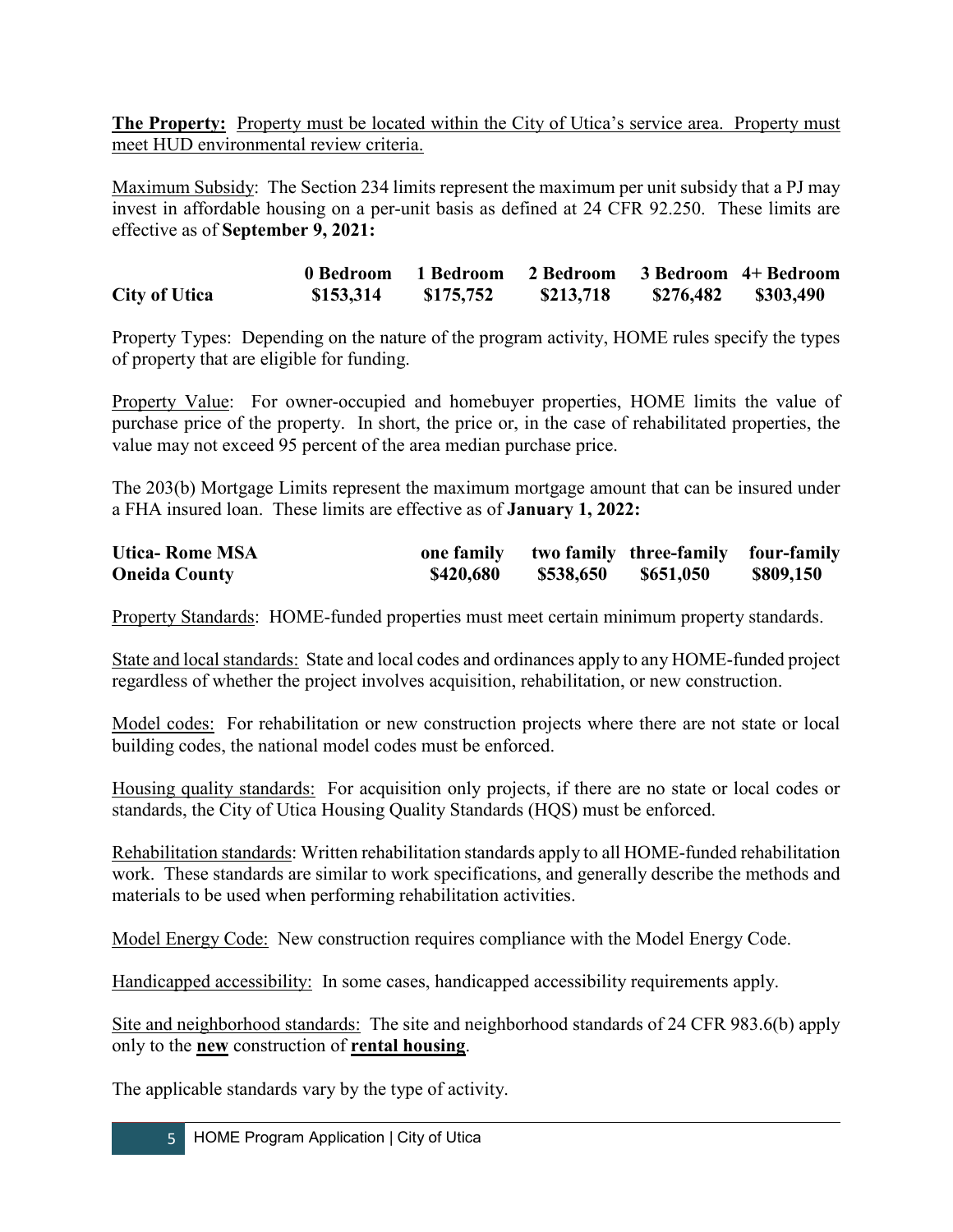All new manufactured housing must meet the construction and safety standards of 24 CFR 3280. New manufactured housing must be installed according to state or local codes or the manufacturer's written instructions.

## **C. Sponsoring Organization Information (minimum three (3) pages)**

**Background** - Include the length of time the organization has been in operation, the date of incorporation, the purpose of the organization, your organization's legal status: incorporated, partnership, or non-profit. If your organization is a membership organization, please state the number of members and include a membership list. Please describe the type of services provided, locations, the organization's capabilities, the number and characteristics of clients served, and license to operate if required. Describe the organization's management, office policies and the daily operations of the organization. Discuss your organization's staffing pattern. Explain your organization's capacity for carrying out the proposed activities assisted with HOME Program funds. Please describe at least one year of your organization's history in the provision of housing. Provide a copy of your organization's **written program guidelines** that describe the application process and the standards and procedures your organization will use to carry out the activities funded with HOME Program funds and to ensure compliance with the requirements of this federal program. Please describe the organizational structure and include an organizational chart. Describe how your organization has actively involved the income-targeted individuals and families who may be or who are provided services and/or solicited the input of residents from the areas surrounding this proposed project. This may include, but is not limited to, participation in public hearings board meetings, and letters of support.

**Personnel** - Describe your organization's existing staff positions (the number of full-time vs. parttime) and include resumes and/or statements that describe the experience of staff that have successfully completed projects similar to the proposed project. Identify all subcontractors and contracts with consulting firms or individuals and describe their qualifications especially those with housing experience with similar projects. State whether or not the organization has a personnel policy manual with an affirmative action plan and grievance procedure. **[Note: Job descriptions for each position requesting HOME Program funding must be on a separate page and include the essential job duties and responsibilities; the minimum job requirements such as knowledge or minimum education, minimum work experience, skills and abilities, special requirements, equipment used, contacts, supervision required, physical demands, work environment, hours, benefits and salary.]**

**Financial** – Governmental entities: The requirements of OMB Circular No. A-87 and the following requirements of 24 CFR part 85 apply: 85.6, 85.12, 85.22, 85.26, 85.32-85.34, 85.36, 85.44, 85.51, and 85.52. Non-profit organizations: The requirements of OMB Circular No. A-122 and the following requirements of 24 CFR part 84 apply to sub recipients receiving HOME that are nonprofit organizations that are not governmental sub recipients: 84.2, 84.5, 84.13-84.16, 84,21, 84.22, 84.26-84.28, 84.30, 84.31, 84.34-84.37, 84.40-84-48, 84.51, 84.60-84.62, 84.72, and 84.73.

HOME Program funds are available on a reimbursement basis only and will cover approved budget costs associated with the approved proposal only. Please, describe the organization's current operating budget, itemizing revenues and expenses. Describe the organization's fiscal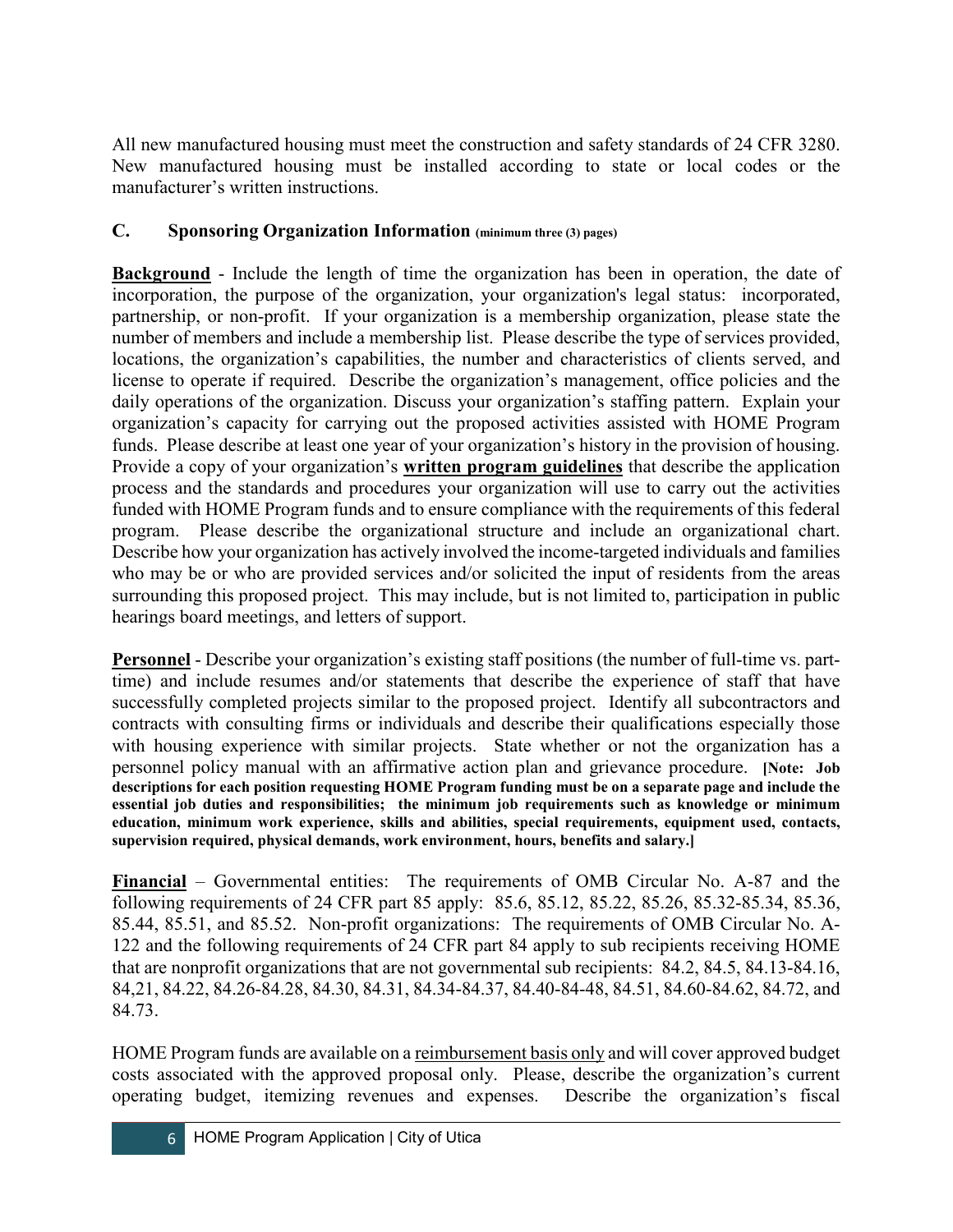management including financial reporting, record keeping, accounting systems, payment procedures, and audit requirements*.* Please provide references from financial institutions that have provided financing to project participants for similar projects. Identify applicant's financial arrangements including the amount of developer's profit and the method used to estimate this amount. Please include a sources and uses of funds statement which lists site acquisition and preparation costs, including any public infrastructure; housing construction costs for each type of unit (including builder profit); the amount of construction funds firmly committed and terms of the interim (construction) loan; permanent mortgage financing terms and amount of funds firmly committed (including determination of need to pre-qualify LMI buyers); and all other costs, such as A&E, various fees, administrative/overhead, marketing (if needed), etc. **[Note: All costs should be supported with documentation such as site appraisal(s), estimates from architects/engineers/contractors confirming development costs, and statements from builder(s) confirming their housing construction costs for each type/size of unit.]**

Please describe your organization's experience and working knowledge of federal guidelines especially OMB Circulars. Identify commitments for ongoing funding and provide letters of commitment for these funds. **[Note: Letters of commitment for all matching/other funds should be current; i.e., dated within thirty days of an application's submission for funding.] Do not mail separately. These letters must be included with application.**

**Audit Requirements** - In accordance with the Office of Management and Budget Circulars A-133 and A-110, the Federal Government requires that non-federal entities receiving \$300,000 or more in federal financial assistance in a fiscal year must secure a single audit. If the organization expends \$300,000 or more under only one Federal program, a program-specific audit may be acceptable. Organizations receiving less than \$300,000 must secure an audit, but neither a single audit nor program-specific audit is required.

**Insurance/Bond/Worker's Compensation** - State whether or not the organization has liability insurance coverage, in what amount, and with what insuring agency. State whether or not the organization pays all payroll taxes and worker's compensation as required by Federal and State Law. State whether or not the organization has fidelity bond coverage for principal staff who handle the organization's accounts, in what amount, and with what insuring agency.

**Additional Information** - Include any other pertinent information.

## **D. Project Details (minimum five (5) pages**)

This section should describe in detail the proposed project, the need for the project, the experience of the applicant, past projects, details of project implementation, and qualifications of staff. In addition, applicant should provide the following:

**Project.** Provide map of project site. Describe the need for the project. Identify and describe the eligible activities proposed for HOME Program funding. Discuss all components of the proposed project. Identify all organizations and entities participating in the project. Describe project boundaries, linear or square feet, architectural plans, the number of housing units, the age of the housing, and unit size (number of bedrooms), common area improvements, etc. Provide details of how the project will be constructed and the materials to be used. (Example: HOME Program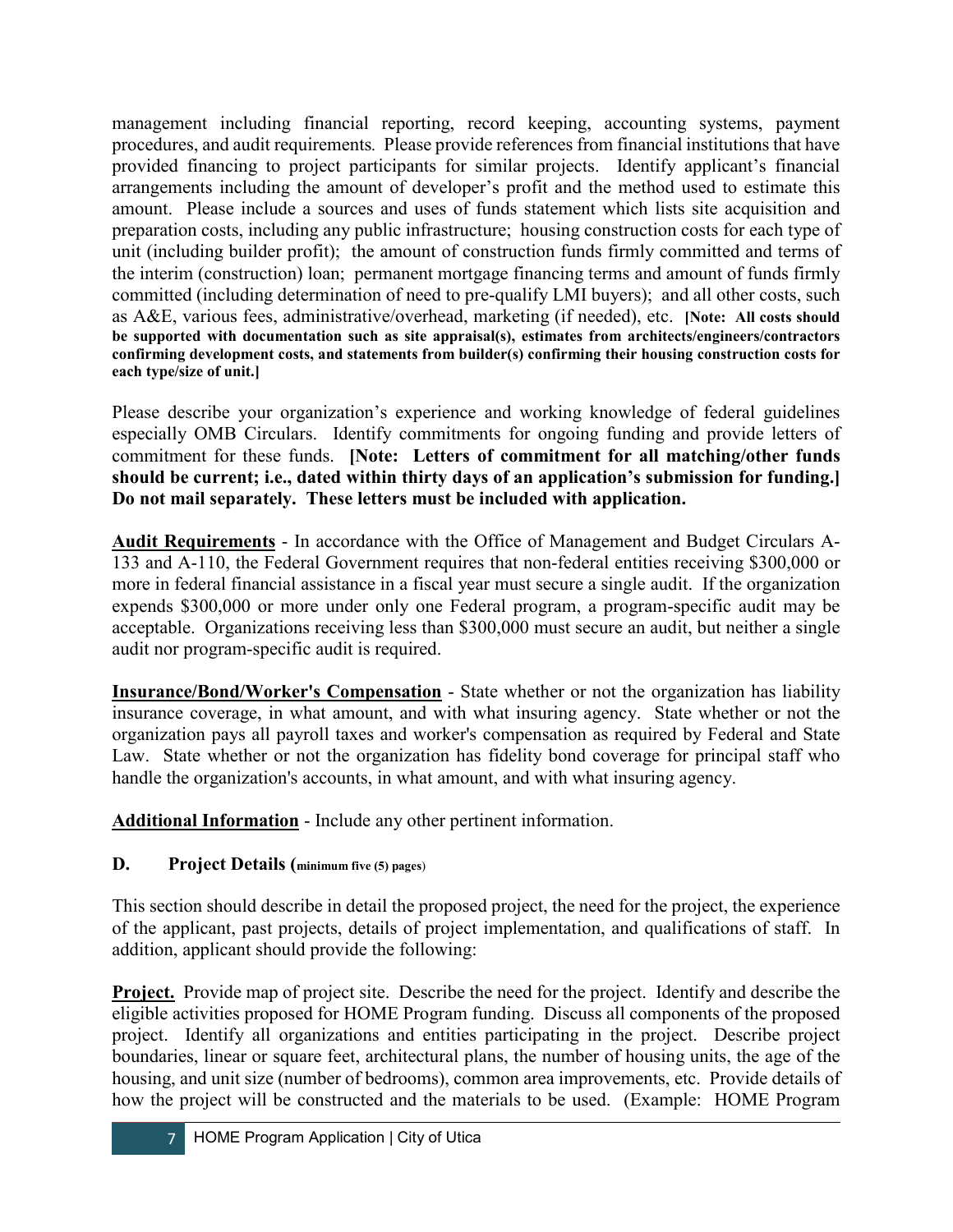funds will only be used to purchase materials.) Please include work specifications, cost estimates, cash flow analyses, market feasibility study, appraisal, site plan, proof of property ownership, taxes/appraisal, insurance and local government requirements such as building permits, zoning classifications, etc. Contingency plans for construction and permanent financing, project delays, and cost overruns also must be provided. **[Note: All building improvements must comply with Federal Disability Rights Laws and Accessibility Requirements. Describe the standards and procedures to be used to ensure compliance with theses requirements by the proposed project.**

**Site Profile**. Please describe the general neighborhood/site in which the project will be located. Please identify noise contours for aircraft; heavily traveled roadways; railways; or any hazardous industrial operations handling explosive or flammable fuels or chemicals within 1,000 feet of the proposed project site. **Applicant must include a flood plain map showing the flood plain classification of the property.**

**New Construction**. For new rental housing, a PJ must follow 24 CFR 893.6(b), HUD's Site and Neighborhood Standards to determine that the location is appropriate and suitable for the housing and meets federal site standards. In carrying out these requirements with respect to the new construction of rental housing, the following information is required: street addresses for each lot or site; if the project is for a new subdivision, a copy of the plan/layout with the lots identified must be provided; a map showing the locations of the structures to be constructed, including the census tract (CT) line/boundaries; CT racial data for each location; and if the minority concentration in a CT equals or exceeds the PJ's minority population, then you must submit documentation that shows there are comparable housing opportunities outside the concentrated minority area.

**Housing Quality Standards**. All assisted properties must be safe, sanitary, and decent. The site, the common use and visitor spaces, and each unit in buildings undergoing construction must comply with the City of Utica's Housing Standards at minimum. Housing rehabilitation projects must comply with the City of Utica's Written Rehabilitation Standards.

**Local Building and Fire Codes/Requirements**. All HOME projects must comply with local code and rehabilitation standards, and local ordinances for dwelling units. This applies to both new and rehabilitation work as well as un-altered conditions in existing facilities undergoing construction. Early consultation with the local Building Official and Fire Marshal's office is advised.

**Projects without Local Code Authority**. In the absence of applicable local codes, single-family projects will comply with the 2003 International Code. The electrical work on all projects will comply with the 2002 National Electrical Code and state licensed electricians must perform the work. All work also must comply with the 1992 Model Energy Code published by the Council of American Building Officials (CABO). Work for which reimbursement may be requested must meet or exceed the 1992 CABO Model Energy Code.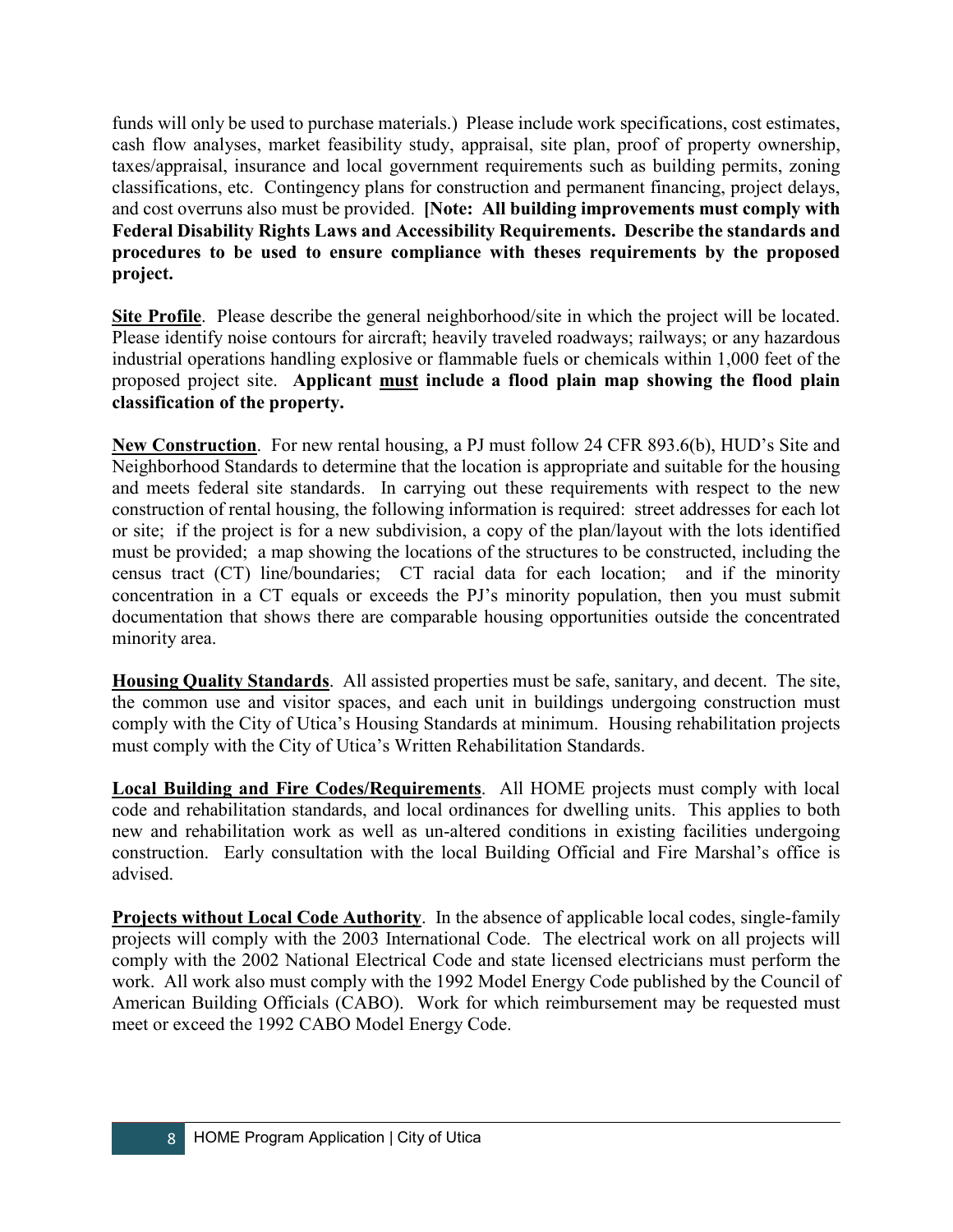## **Disability Rights Laws/Accessibility Requirements**

**The Architectural Barriers Act or the Barriers Act** requires certain buildings to be accessible to people with disabilities. The Barriers Act covers buildings constructed by or leased by the United States and buildings constructed under a loan or a grant from the United States. The accessibility standard is UFAS, the Uniform Federal Accessibility Standards.

**Section 504 of the Rehabilitation Act** includes housing built by a recipient of "federal financial assistance." The access standard is the Uniform Federal Accessibility Standards (UFAS). Five percent of units must be fully accessible to people with mobility impairments and two percent of units must be fully accessible to people with sensory impairments.

**The Fair Housing Act** covers almost all housing, public and private. The Act's accessibility requirements apply to "covered multifamily housing." This is housing designed and constructed for first occupancy after March 13, 1991. Covered multifamily housing includes: all dwelling units in buildings containing four or more units, with an elevator and all ground floor units in buildings containing four or more units without an elevator. HUD has adopted eight "safe harbors" by which compliance can be achieved.

**Americans with Disabilities Act (ADA) Title II** covers activities operated by state or local governments, including individual housing units, as well as offices, recreational areas, and other parts of a housing project or site that may not be covered by the Fair Housing Act. There are two access standards that can be used to comply with Title II: UFAS (Uniform Federal Accessibility Standards) and ADAAG (ADA Accessibility Guidelines.)

**American With Disabilities Act (ADA) Title III** covers places of public accommodation such as rental offices, day care centers and other places that serve the public associated with housing. Facilities built after January 26, 1993 must be built in compliance with the ADA Standards for Accessible Design and barriers in existing buildings must be removed if it is readily achievable to do so. The ADA Standards for Accessible Design differs from the ADAAG.

**State and Local Building Codes:** Most state and local building codes do not contain accessibility requirements that meet the standards in the Fair Housing Act or other federal laws that require accessibility. Builders, architects and others should not assume compliance with state or local codes means compliance with federal access standards. Individuals involved in the design and construction of housing must evaluate which federal accessibility laws apply to the housing and make sure that the housing meets all applicable requirements. If more that one law applies, then all of the laws must be applied and the provisions which require the most accessibility will prevail.

**Lead Based Paint (LBP)**. The Residential Lead-Based Paint Hazard Reduction Act of 1992, also known as Title X of the Housing and Community Development Act of 1992, amended the Lead-Based Paint Poisoning Prevention Act of 1971 (Lead Act). Applicants will be expected to comply with OSHA worker safety laws, and Title X Residential Property Law concerning tenant/occupant notification of any LBP that may remain in the dwelling. In addition, Title X of the New York State Public Health Law covers lead-based paint activities in target housing (most housing constructed prior to 1978). For technical assistance, or information on property owner's responsibilities concerning renovations, operations and maintenance or existing LBP or further information, please see *<http://ocgov.net/oneida/health>* or contact the Oneida County Department of health, Adirondack Bank Building 5th Floor 185 Genesee Street Utica, New York 13501, or call (315) 798-6400) for more information.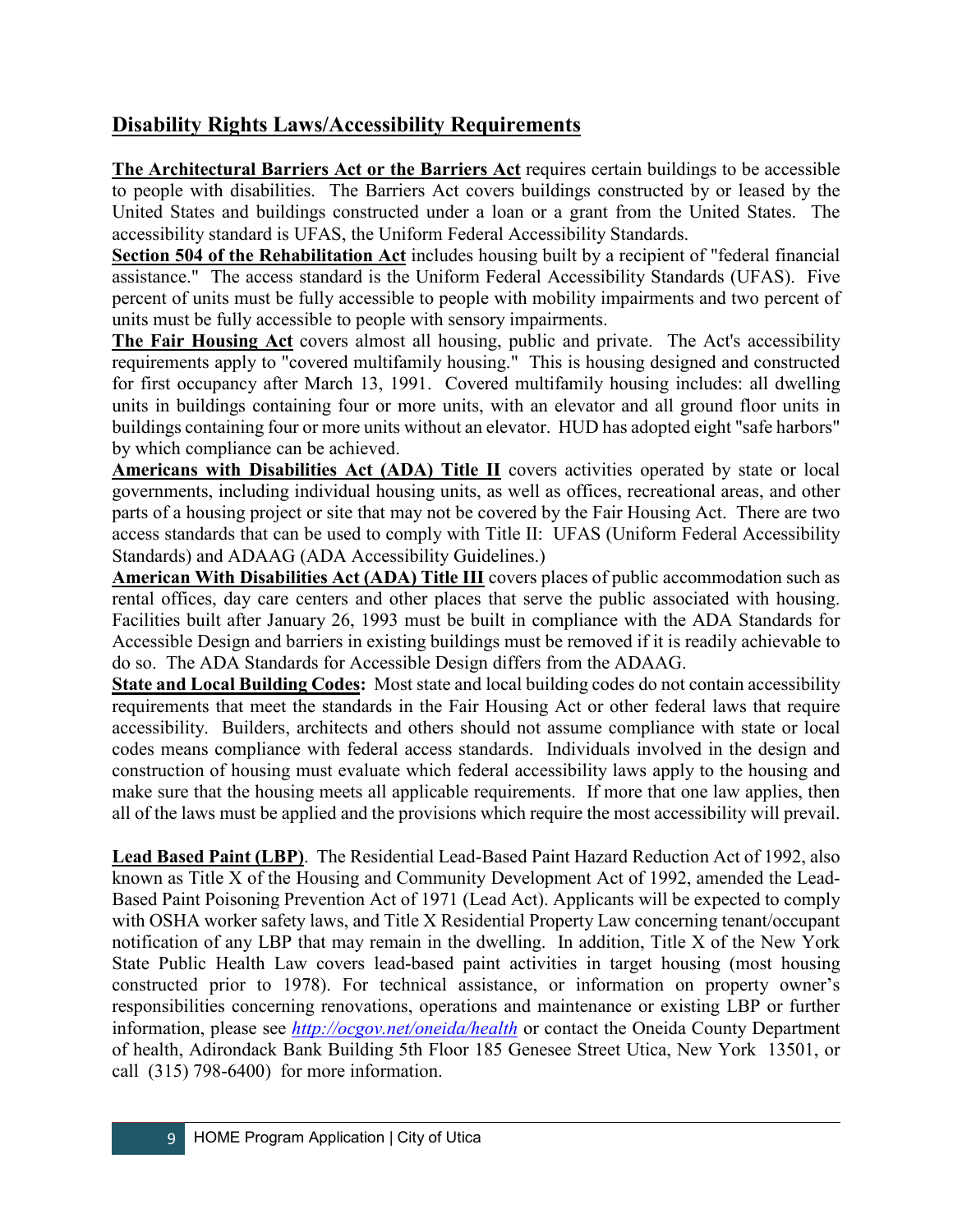**The Asbestos Control Bureau of the New York State Department of Labor** regulates the removal of asbestos from public buildings within the state. The rules and regulations enforced by the department include 10 NYCRR Part 73, 12 NYCRR Part 56, 6 NYCRR Part 360, 6 NYCRR Part 364 and the Federal National Emission Standards for Hazardous Air Pollutants (NESHAP). These rules and regulations apply to all buildings which are subject to public occupancy, or to which the general public has access, and to all persons disturbing, removing, encapsulating, or enclosing asbestos within public buildings for any purpose, including repair, renovation, dismantling, demolition, installations, or maintenance operations, or any other activity that my involve the disturbance or removal of asbestos-containing building materials (ACBM) whether intentional or unintentional. NESHAP applies to the abatement of friable ACBM or the demolition of a facility. For additional information please see call (315) 479-3215 or see *[http://www.labor.ny.gov/workerprotection/safetyhealth/DOSH\\_ASBESTOS.shtm.](http://www.labor.ny.gov/workerprotection/safetyhealth/DOSH_ASBESTOS.shtm)* 

## **E. Project Schedule (minimum one (1) page**)

Discuss the timetable for completion of major tasks/phases and the overall project. If this project is a phase of a larger project, provide a description of all phases, the costs of each phase, and the total project, the year the phases will be constructed and how the construction will be funded. Please identify any deadlines required or necessitated by other funding entities, expiring land options, financing options or project participants. **[Note: Project should be ready to implement within six (6) months of award of funds.]**

## **F. Property Information/Acquisition (minimum one (1) pages, state if not applicable**)

Provide details of any land acquisition necessary for this project, including address and location of property, size of property, zoning designation, flood plain designation, availability of water and sewer service, costs of providing water and sewer services if not available, the value of property, current tax rates, any liens and encumbrances. Documentation of current ownership should be provided and an appraisal, if available. The results of any existing studies and reports regarding the property also should be included.

Applicants are encouraged to have all necessary land acquisitions completed prior to applying for HOME Program funds. If land acquisition is a part of the project proposal, the Community Development Department **must be contacted prior to submitting the proposal on DATE** in order to comply with the Federal Uniform Relocation Assistance and Real Property Acquisitions Policies Act of 1970. Foremost, among the provisions of this Act is the requirement that a general informational notice must be sent to property owners and tenants at the time that the HOME Program application is submitted to the City. The applicant must contact the Department of Urban and Economic Development at (315) 792-0181 to obtain the exact format for the notices that must be provided to owners, renters, tenants, and businesses effected by the acquisition of the property. In addition, the proposal also will have to address the costs associated with these requirements such as appraisals, utility, moving, and any other relocation costs.

## **G. Relocation (minimum one (1) page or state if not applicable**)

The displacement of persons (families, individuals, businesses, nonprofit organizations, and farms) as a result of a project assisted with HOME Program funds is not allowed. In this section, identify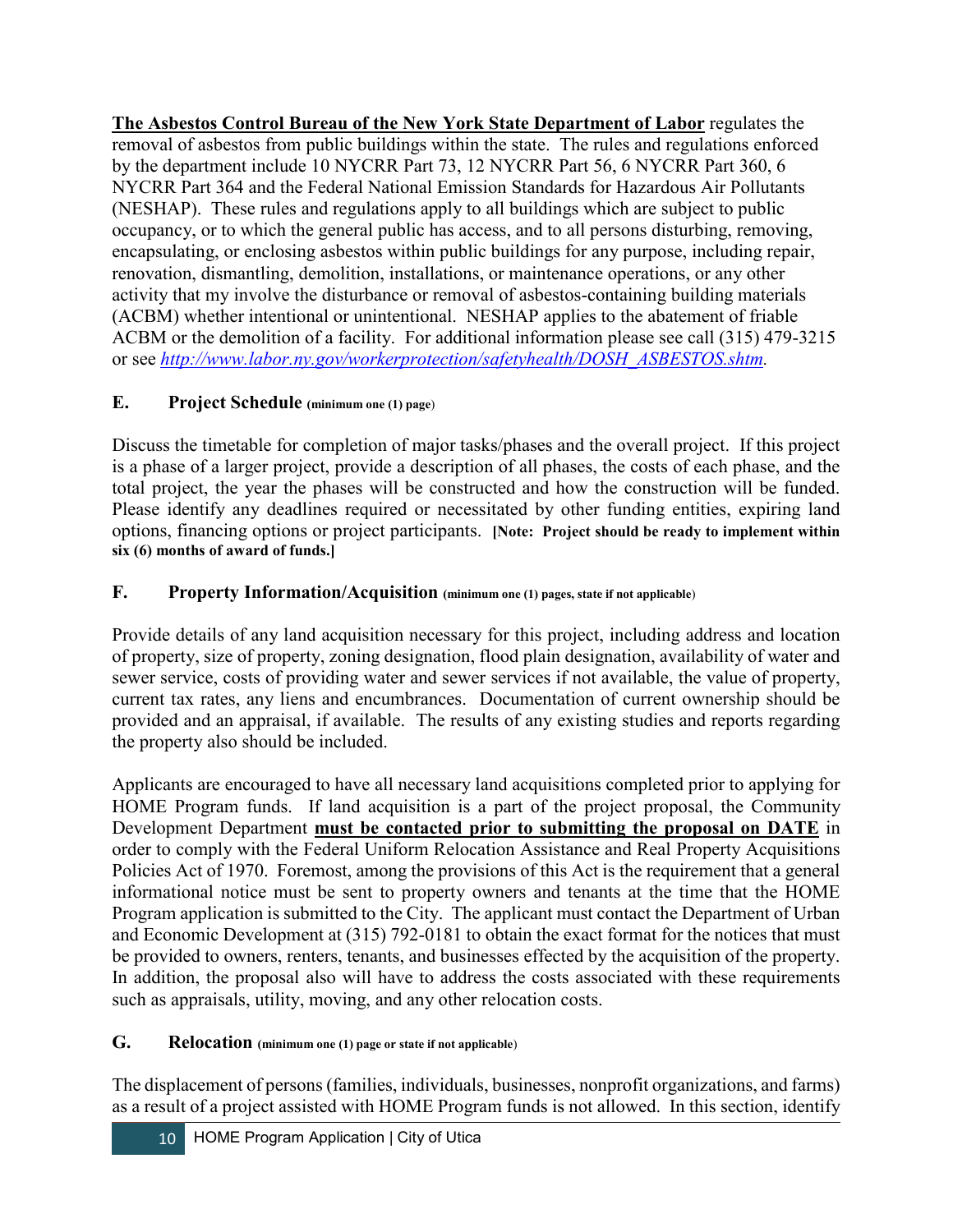individuals or businesses that are located on the project site. Please identify households, the number of persons in each household, whether they rent or own the residence, and length of time in residence. For businesses, please identify owner, describe the type of business, number of employees and length of time at location. **If a proposed project site is in use or occupied currently, please contact the Department of Urban and Economic Development at (315) 792- 0181 regarding the applicability of the Uniform Relocation Act (49 CFR Part 24) before the submission of the project proposal**.

## **II. Budget (see budget pages handout)**

## **Budget Narrative**:

What is the amount of HOME Program funds requested? Discuss all funding sources, proposed and confirmed. Discuss major cost items. Please provide an explanation for any unusual budget expenditures listed in the line item budget. Complete the budget pages. (Please check budget items, subtotals, and totals for correctness. Number should be consistent between narrative and budget pages.)

**Reasonableness--**Explain why you consider your program costs to be reasonable. (See OMB Circular A-122 for definitions.)

**Donated Goods and Services**--Describe your use of donated goods and services. Estimate the value of these services and describe how you estimated these amounts.

**Other/Matching Funds--**Please describe what other funding sources will be involved in the proposed project. Include information on all collaborating organizations involved in the proposed project and identify the source of funds, amounts and how these funds will be used. **Please list all other federal funds received by your organization and briefly describe their use. NOTE: Match funds equal twenty-five (25) percent of HOME Program funds requested.**

Describe your plans to seek new funding to supplement HOME Program funding. Describe the sources to which you will apply, the amounts sought and the proposed use of those funds.

#### **III. Standard Required Documents**

**Applicants must submit one (1) hard copy of the required documents and one (1) electronic copy of the cover sheet, the proposal narrative and budget pages must be submitted. Incomplete proposals will not be reviewed. Please check-off all items submitted on the cover sheet.**

Articles of Incorporation/Bylaws/DBAs - Articles of Incorporation are the documents filed with the State of New York, which formally establishes a private corporation, business or agency. Bylaws establish the governing procedures for the organization. DBAs are "doing business as." Organizations that use a DBA must provide documentation of current registration. All these documents **must be signed and dated** and include a government seal or stamp.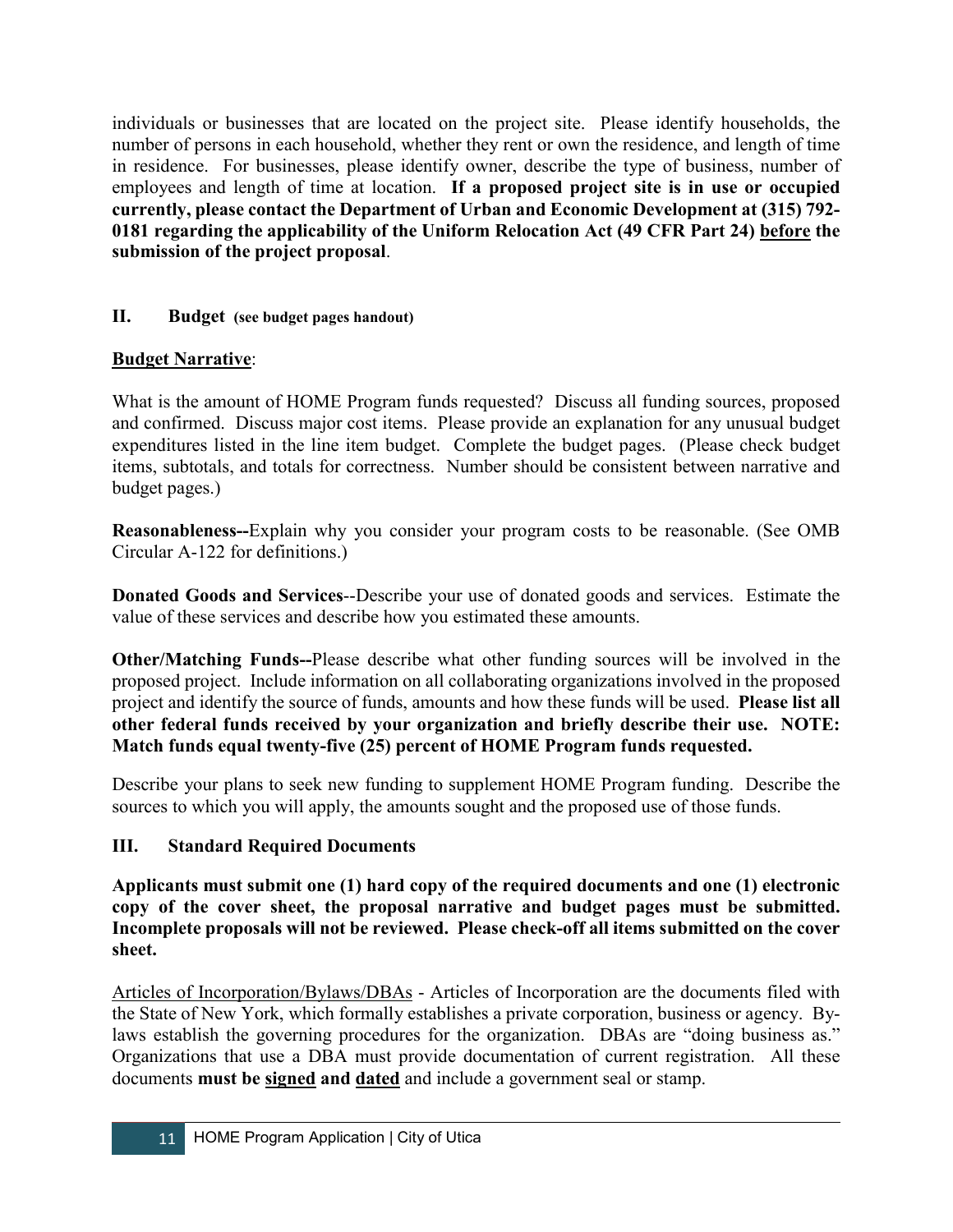State and Federal (IRS) Tax Exemption Determination Letters - Nonprofit organizations must submit tax-exemption determination letters from the Federal Internal Revenue Service and the State of New York.

List of Board of Directors' - A list of the current Board of Directors or other governing body of the organization must be submitted. The list must include the name, telephone number, address, occupation and employer of each member; and must identify the principal officers of the governing body.

Board of Directors' Authorization to Request Funds - A written document certifying that the Board of Directors has authorized the submission of the proposed project.

Board of Directors' Designation of Authorized Official - A written document certifying that the authorized person has the permission of the Board of Directors to act for the organization. Documentation of this requirement consists of a signed letter from the chairperson of the governing body providing the name, title, address, and telephone number of the authorized individual. It is the responsibility of the entity to provide the City of Utica with written notice of any changes in an entity's authorized official as soon as possible.

Board of Directors' Designation of Contact Person – A written document identifying **one** contact person for an entity submitting a proposal. It is the responsibility of the entity to provide the City of Utica with written notice of any changes in an entity's contact person, address, or telephone number as soon as possible. The City requests that the contact person be the organization's **only** liaison with the City in order to avoid any miscommunications and duplication of effort.

Organization Chart - An organization chart must be provided which describes the organization's administrative framework and staff positions. Please indicate where the proposed project will fit into the organizational structure and also identify any staff positions of shared responsibility.

Job Description and Resume of the Chief Program Administrator - Job descriptions must be on a separate page and include the essential job duties and responsibilities; the minimum job requirements such as knowledge or minimum education, minimum work experience, skills and abilities, special requirements, equipment used, contacts, supervision required, physical demands, work environment, hours, benefits and salary.

Job Description and Resume of the Chief Fiscal Officer - Job descriptions must be on a separate page and include the essential job duties and responsibilities; the minimum job requirements such as knowledge or minimum education, minimum work experience, skills and abilities, special requirements, equipment used, contacts, supervision required, physical demands, work environment, hours, benefits and salary. (See Financial Statements and Audit below for more information.)

Fiscal Officer should be knowledgeable of uniform administrative requirements and cost principles. The subrecipient shall comply with the policies, guidelines and requirements of 24 CFR part 85 (Administrative Requirements For Grants and Cooperative Agreements to State, Local and Federally Recognized Indian Tribal Governments) and OMB Circulars A-87, A-100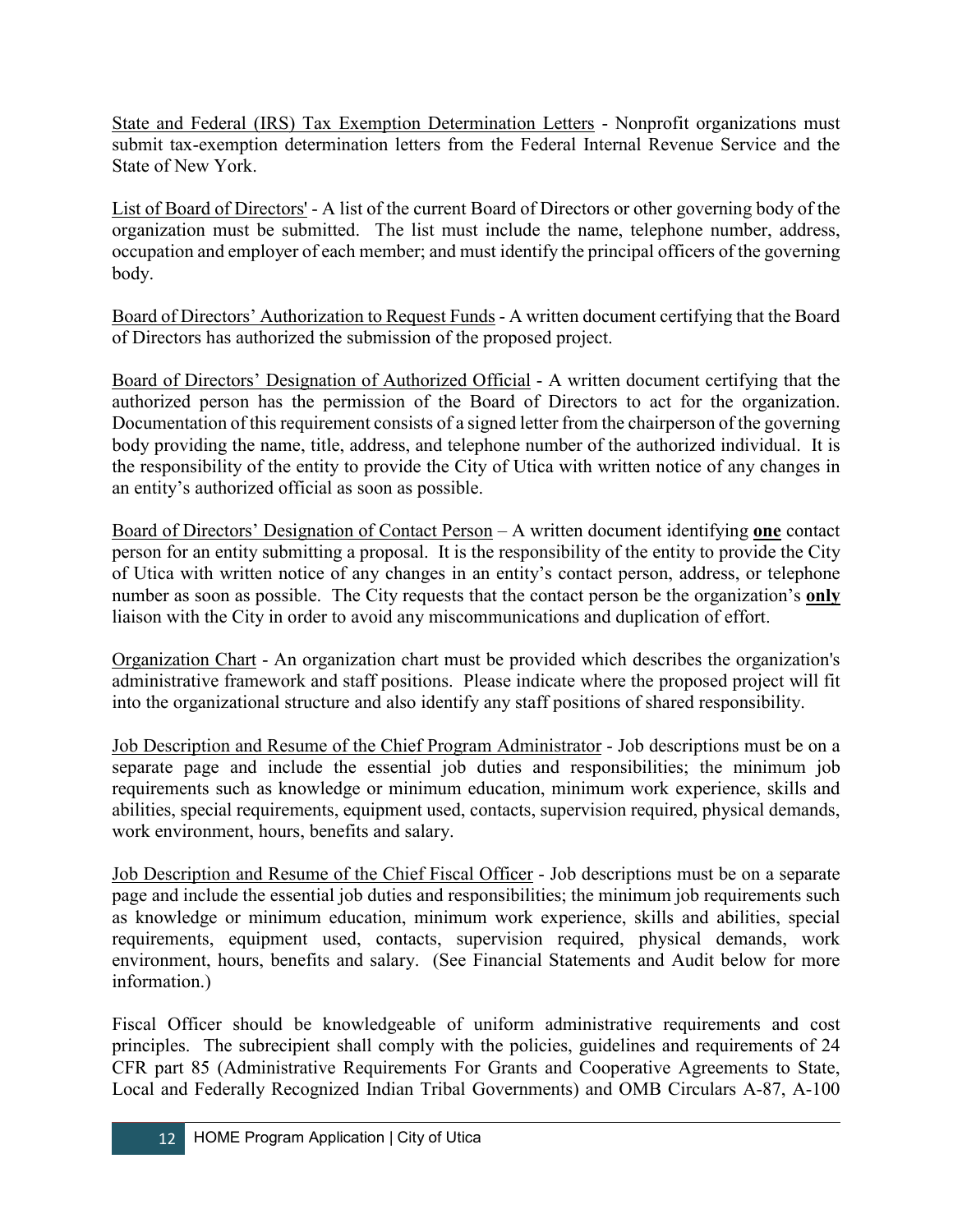(implemented at 24 CFR part 84-Uniform Administrative Requirements for Grants and Agreements with Institutions of Higher Education, Hospitals, and Other Non-Profit Organizations), A-122, A-133 (implemented at 24 CFR part 45), and A-128 (implemented at 24 CFR part 44), as applicable, as they relate to the acceptance and use of Federal funds under this part. The applicable sections of 24 CFR parts 84 and 85 are set forth at Sec. 570.502. [See access.gpo.gov]

Fiscal Officer should be knowledgeable of Financial Accounting Services Board guidelines for standards of financial accounting and reporting especially "Statement of Financial Accounting Standards No. 117: Financial Statements of Not-for-Profit Organizations." Note: Information available at www.fasb.org.

Recent Financial Statements and Audit – Non Profit: Please provide most current IRS Form 990, current year organization budget, balance sheet, and audit. Also, provide an organization budget for the period for which CDBG program assistance is requested. Financial statements should conform to the Financial Accounting Standard Board's "Statement of Financial Accounting Standards No. 117, Financial Statements of Not-for-Profit Organizations" and "Statement of Financial Accounting Standards No. 116, Accounting for Contributions Received and Contributions Made". [See [www.fasb.org](http://www.fasb.org/) for more information.]

Audit: In accordance with the Office of Management and Budget Circulars A-133 and A-110, the Federal Government requires that non-federal entities receiving \$300,000 or more in federal financial assistance in a fiscal year must secure a single audit. If the organization expends \$300,000 or more under only one Federal program, a program-specific audit may be acceptable. Organizations receiving less than \$500,000 must secure an audit, but neither a single audit nor program-specific audit is required.

Completed and Signed Conflict of Interest Disclosure Form – Please review, sign and submit the form on **page 18** of this application.

Letters of Commitment - Letters of commitment for all matching funds should be current; i.e., dated within thirty (30) days of application for HOME funds. Letter must be signed a by person with the authorization to enter into financial or legal agreements for the organization or agency. Letters must be included with application. **Do not send letters separately**.

Job Descriptions - Written descriptions for all positions requesting HOME funding. Job descriptions for each position requesting HOME funding must be on a separate page and include the essential job duties and responsibilities; the minimum job requirements such as knowledge or minimum education, minimum work experience, skills and abilities, special requirements, equipment used, contacts, supervision required, physical demands, work environment, hours, benefits and salary.

Completed CHDO Checklist With Support Documents- CPD Notice 97-11, Field Office Guidance on Community Housing Development Organizations (CHDOs) under the HOME Program contains Attachment A, CHDO Checklist, which is used to document compliance with the HOME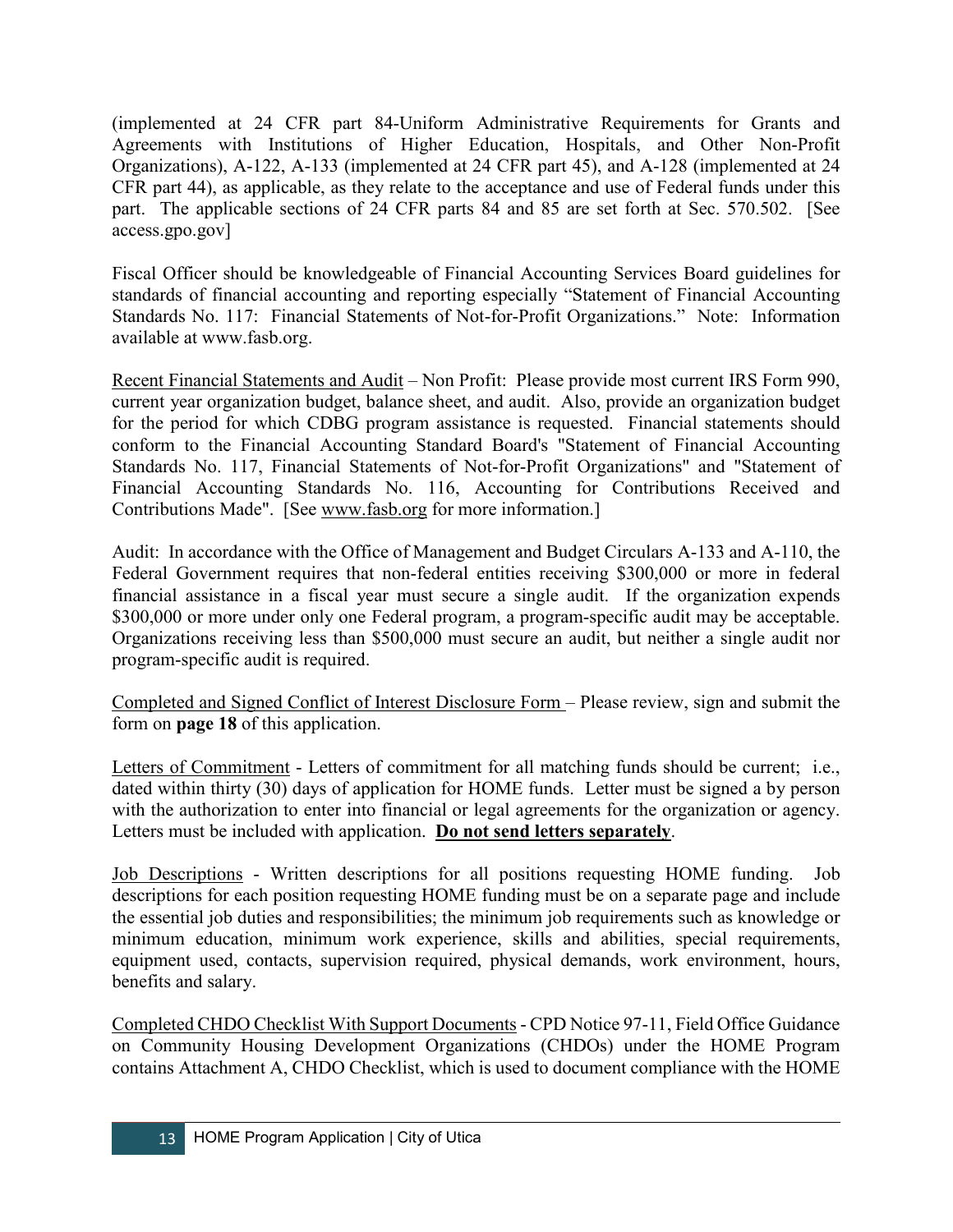regulations. (Please contact the City of Utica Department of Urban and Economic development at (315) 792-0818 for copies of the CHDO Checklist.)

**Note: All applicants must submit material changes in their project descriptions as a written request for changes to the City during the proposal review process. Examples of material changes include, but are not limited to, a change in project site, the number of units/clients to be produced/served, changes in funding requirements and any changes to the standard required documents. Failure to comply with change in circumstance requirements may result in the applicants being barred from participation in the City of Utica HOME Program, as well as other HUD Programs administered by the City.**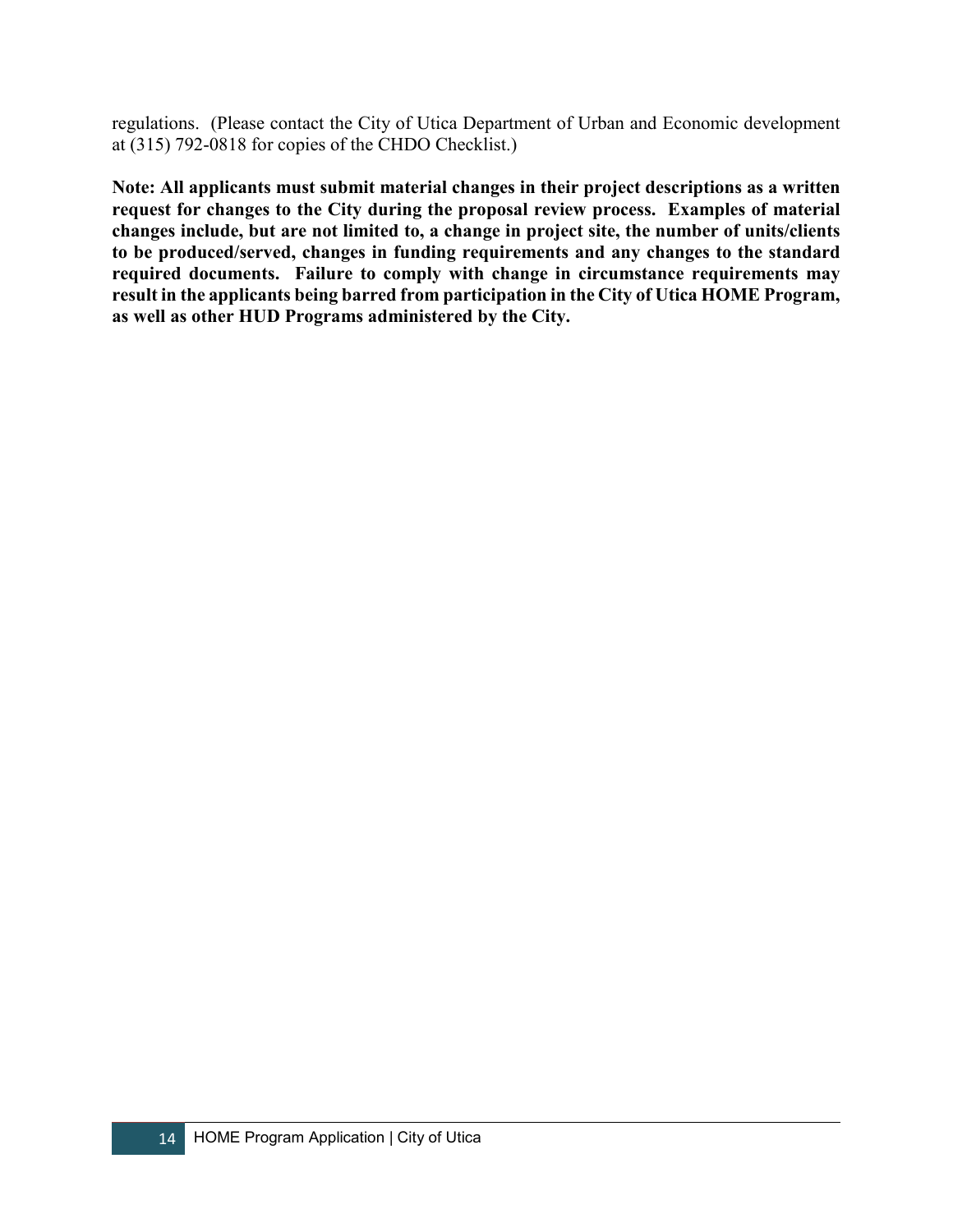## **HOME Program Conflict of Interest 24 CFR 92.356**

- (a) *Applicability.* In the procurement of property and services by PJs, state recipients, and subrecipients, the conflict of interest provisions in 24 CFR 85.36 and 24 CFR 84.42, respectively, apply. In all cases not governed by 24 CFR 85.36 and 24 CFR 84.42, the provisions of this section applies.
- (b) *Conflicts prohibited*. No persons described in paragraph (c) of this section who exercise or have exercised any functions or responsibilities with respect to activities assisted with HOME funds or who are in a position to participate in a decision-making process or gain inside information with regard to these activities, may obtain a financial interest or benefit from a HOME assisted activity, or have an interest in any contract, subcontract or agreement with respect thereto, or the proceeds thereunder, either for themselves or those with whom they have family or business ties, during their tenure or for one year thereafter.
- (c) *Persons covered***. The conflict of interest provisions of paragraph (b) of this section apply to any person who is an employee, agent, consultant, officer, or elected official or appointed official of the PJ, state recipient, or subrecipient which is receiving HOME funds.**
- (d) *Exceptions: Threshold requirements*. Upon the written request of the PJ, HUD may grant an exception to the provisions of paragraph (b) of this section on a case-by-case basis when it determines that the exception will serve to further the purposes of the HOME Investment Partnerships Program and the effective and efficient administration of the PJ's program or project. An exception may be considered only after the PJ has provided the following:
	- (1) A disclosure of the nature of the conflict, accompanied by an assurance that there has been public disclosure of the conflict and a description of how the public disclosure was made; and
	- (2) An opinion of the PJ's or state recipient's attorney that the interest for which the exception is sought would not violate state or local law.
- (e) Factors to be considered for exceptions. In determining whether to grant a requested exception after the PJ has satisfactorily met the requirements of paragraph (d) of this section, HUD will consider the cumulative effect of the following factors, as applicable:
	- (1) Whether the exception would provide a significant cost benefit or an essential degree of expertise to the program or project that would otherwise not be available;
	- (2) Whether the person affected is a member of a group or class of low- or moderateincome persons intended to be the beneficiaries of the assisted activity, and the exception will permit such person to receive generally the same interests or benefits as are being made available or provided to the group or class;
	- (3) Whether the affected person has withdrawn from his or her functions or responsibilities, or the decision-making process with respect to the specified activity in question;
	- (4) Whether the interest or benefit was present before the affected person was in a position as described in paragraph (c) of this section;
	- (5) Whether undue hardship will result either to the PJ or the person affected when weighed against the public interest served by avoiding the prohibited conflict; and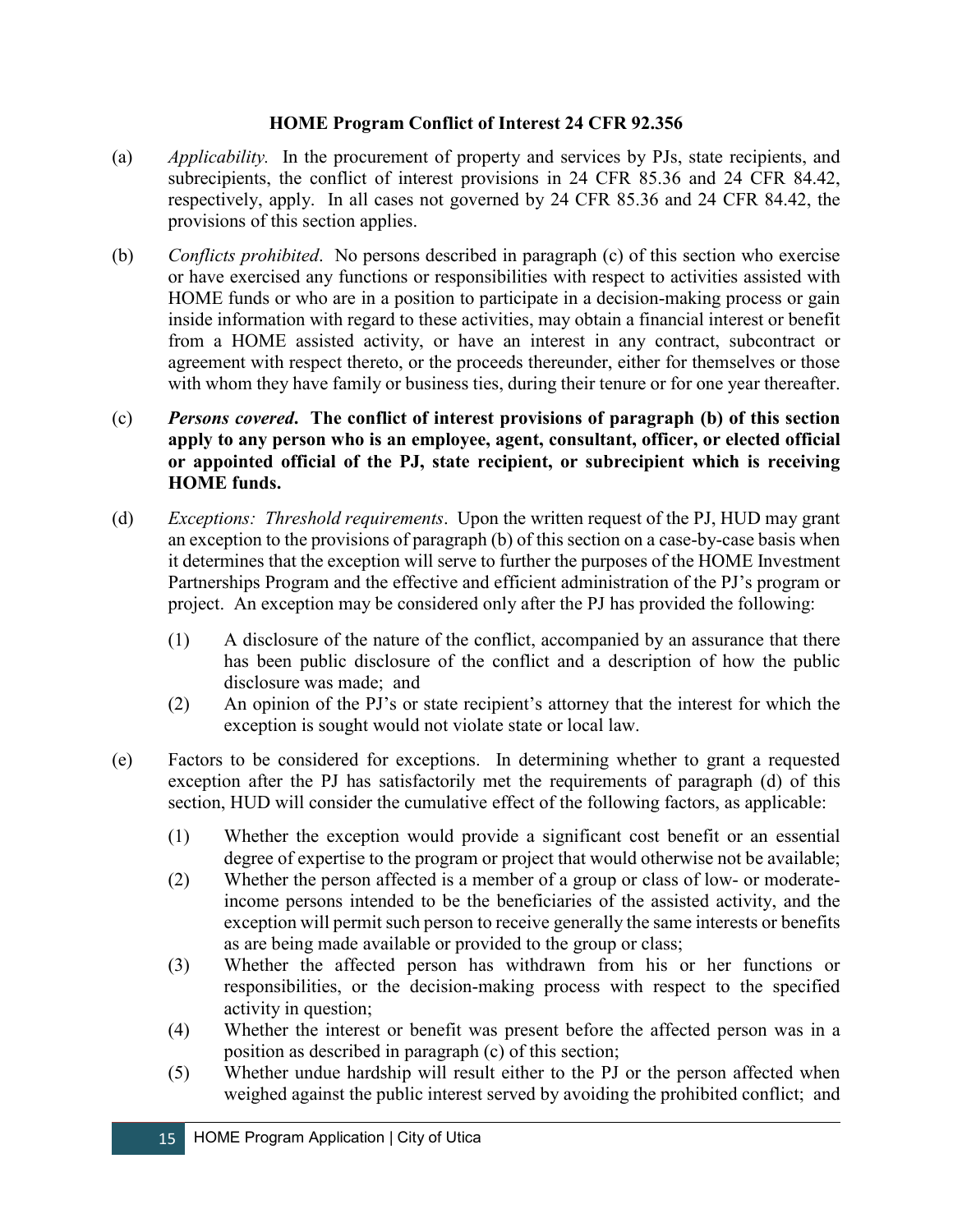- (6) Any other relevant considerations.
- (f) *Owners and Developers.*
	- (1) No owner, developer or sponsor of a project assisted with HOME funds (or officer, employee, agent, elected or appointed official or consultant of the owner, developer or sponsor) whether private, for-profit or non-profit (including a community housing development organization (CHDO) when acting as an owner, developer or sponsor) may occupy a HOME-assisted affordable housing unit in a project. This provision does not apply to an individual who receives HOME funds to acquire or rehabilitate his or her principal residence or to an employee or agent of the owner or developer of a rental housing project who occupies a housing unit as a the project manager or maintenance worker.
	- (2) *Exceptions.* Upon written request of a housing owner or developer, the participating jurisdiction (or State recipient, if authorized by the State participating jurisdiction) may grant an exception to the provisions of paragraph  $(f)(1)$  of this section on a case-by-case basis when it determines that the exception will serve to further the purposes of the HOME Program and the effective and efficient administration of the owner's or developer's HOME-assisted project. In determining whether or grant a requested exception, the participating jurisdiction shall consider the following factors:
		- (i) Whether the person receiving the benefit is a member of a group or class of low-income persons intended to be the beneficiaries of the assisted housing, and the exception will permit such person to receive generally the same interests or benefits as are being made available or provided to the group or class;
		- (ii) Whether the person has withdrawn from his or her functions or responsibilities, or the decision-making process with respect to the specific assisted housing in question;
		- (iii) Whether the tenant protection requirements of §92.253 are being observed;
		- (iv) Whether the affirmative marketing requirements of §92-351 are being observed and followed; and
		- (v) Any other factor relevant to the participating jurisdiction's determination, including the timing of the requested exception.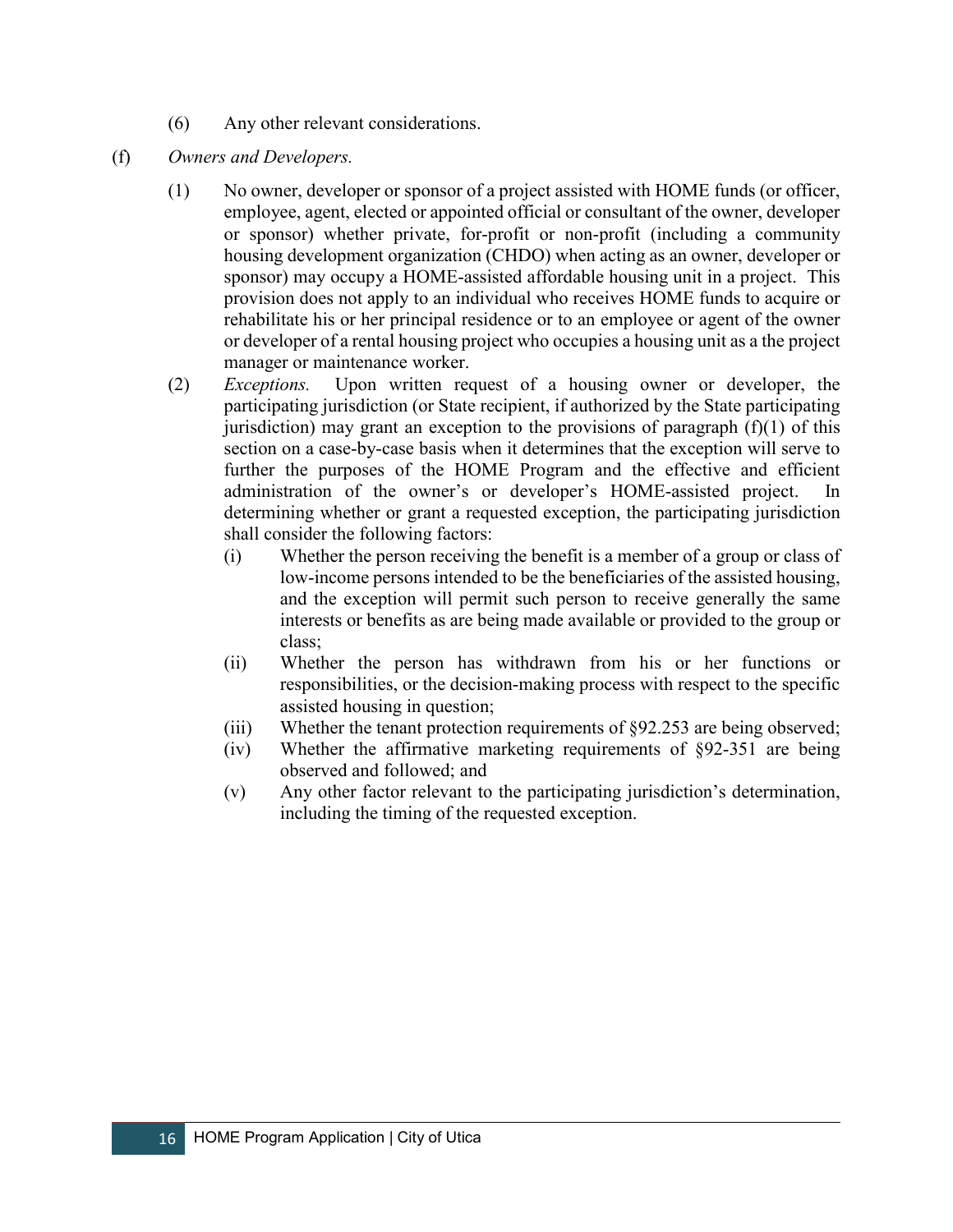#### **Conflict of Interest Disclosure Form**

The HOME Regulations at 24 CFR 92.356 provide that no person who is an employee, agent, consultant, officer, or elected official or appointed official of the PJ, state recipient or subrecipient and who exercise or have exercised any functions or responsibilities with respect to activities assisted with HOME funds or who are in a position to participate in a decision-making process or gain inside information with regard to these activities, may obtain a financial interest or benefit from a HOME assisted activity, or have an interest in any contract, subcontract or agreement with respect thereto, or the proceeds hereunder, either for themselves or those with whom they have family or business ties, during their tenure or for one year thereafter.

Owners and Developers. No owner, developer or sponsor of a project assisted with HOME funds (or officer, employee, agent, elected or appointed official or consultant of the owner, developer or sponsor) whether private, for-profit or non-profit (including a community housing development organization (CHDO) when acting as an owner, developer or sponsor) may occupy a HOMEassisted affordable housing unit in a project. This provision does not apply to an individual who receives HOME funds to acquire or rehabilitate his or her principal residence or to an employee or agent of the owner or developer of a rental housing project who occupies a housing unit as the project manager or maintenance worker.

A disclosure of the nature of the conflict must be made at the time a proposal for HOME Program funds is submitted to the City of Utica's Department of Urban and Economic Development.

I certify that no conflict of interest exists between the City of Utica and

\_\_\_\_\_\_\_\_\_\_\_\_\_\_\_\_\_\_\_\_\_\_\_\_\_\_\_\_\_\_\_\_\_\_\_\_\_\_\_\_\_\_\_\_\_\_\_\_\_\_\_\_\_\_\_\_\_\_\_\_\_\_\_\_\_\_\_\_\_\_\_. (Name of Organization)

I certify that a conflict of interest exists between the City of Utica and

(Name of Organization)

The nature of the conflict of interest is described below: (Please identify the individual, employment, and the conflict of interest (their affiliation with your organization).

 $\mathcal{L}_\text{max} = \mathcal{L}_\text{max} = \mathcal{L}_\text{max} = \mathcal{L}_\text{max} = \mathcal{L}_\text{max} = \mathcal{L}_\text{max} = \mathcal{L}_\text{max} = \mathcal{L}_\text{max} = \mathcal{L}_\text{max} = \mathcal{L}_\text{max} = \mathcal{L}_\text{max} = \mathcal{L}_\text{max} = \mathcal{L}_\text{max} = \mathcal{L}_\text{max} = \mathcal{L}_\text{max} = \mathcal{L}_\text{max} = \mathcal{L}_\text{max} = \mathcal{L}_\text{max} = \mathcal{$ 

 $\mathcal{L}_\text{G}$  , and the contribution of the contribution of the contribution of the contribution of the contribution of the contribution of the contribution of the contribution of the contribution of the contribution of t

 $\mathcal{L}_\mathcal{L} = \mathcal{L}_\mathcal{L} = \mathcal{L}_\mathcal{L} = \mathcal{L}_\mathcal{L} = \mathcal{L}_\mathcal{L} = \mathcal{L}_\mathcal{L} = \mathcal{L}_\mathcal{L} = \mathcal{L}_\mathcal{L} = \mathcal{L}_\mathcal{L} = \mathcal{L}_\mathcal{L} = \mathcal{L}_\mathcal{L} = \mathcal{L}_\mathcal{L} = \mathcal{L}_\mathcal{L} = \mathcal{L}_\mathcal{L} = \mathcal{L}_\mathcal{L} = \mathcal{L}_\mathcal{L} = \mathcal{L}_\mathcal{L}$ 

Signature of Authorized Organization Official Date

Typed Name and Title